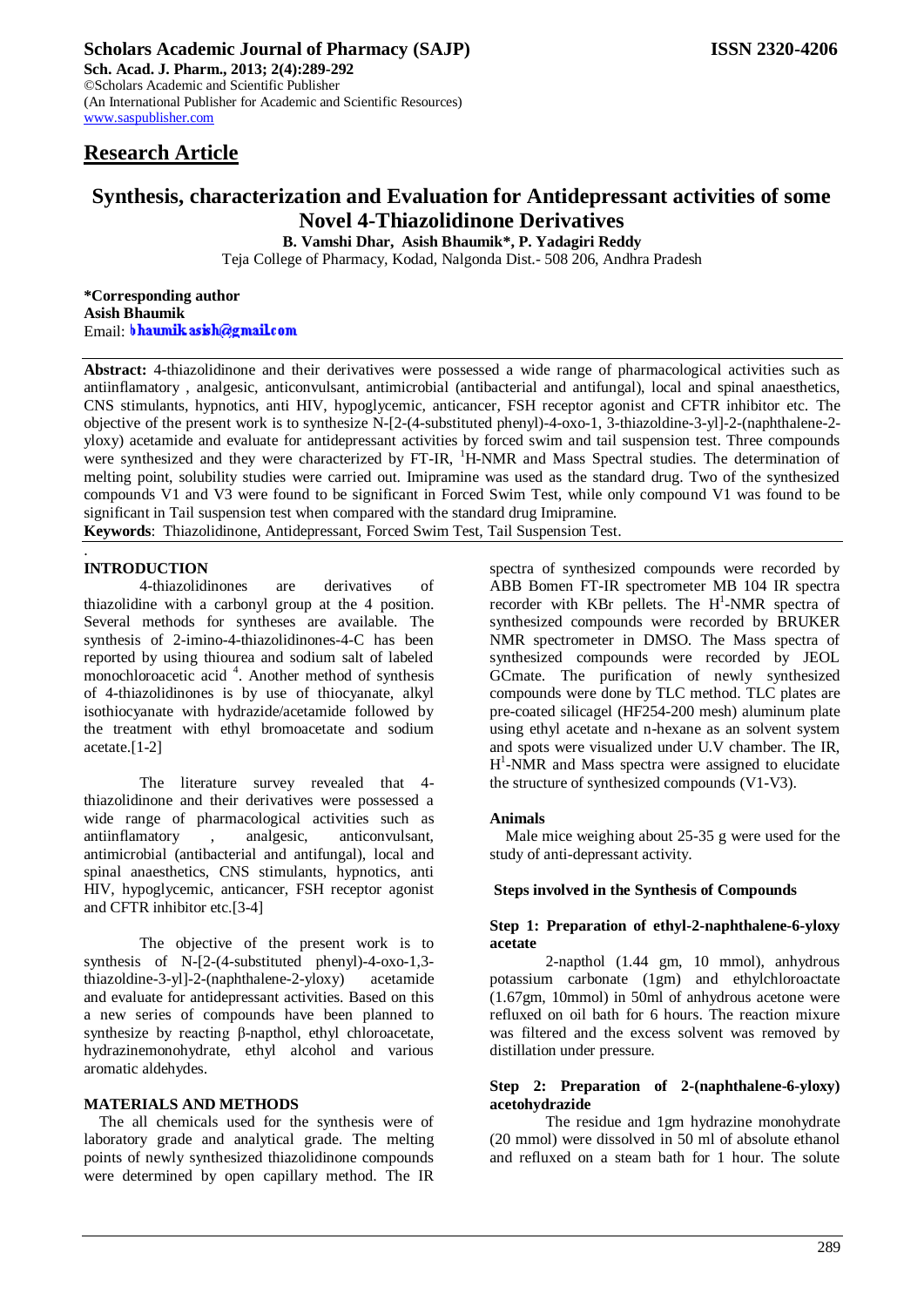must was filtered and dried and recrystalized from ethanol.

#### **Step 3: Preparation of substituted benzaldehyde derivatives**

0.01mol of substituted banzaldehyde and 0.01mol of substance and 2-3 drops of glacial acetic acid and 20ml of ethanol were taken in round bottom flask and reflux for 6 hours on water bath. After cooling add ice cold water to the mixture to give solid white mass. Filtered and dried. Recrystalized from chloroform-methanol mixture.

#### **Step 4: General method of synthesis of thiazolidinone derivatives**

A mixture of Schiff base (0.001mmol) and Thioglycolic acid (0.001mol) dissolved in 1,4-dioxane (20ml), anhydrous zinc chloride (0.5mg) was added and refluxed for 8 hours. The reaction was then cooled to 30°C and the result solid was washed with sodium bicarbonate solution. The compound recrystalized from absolute ethanol.



**Fig- Scheme of Synthesis**

#### **Pharmacological Evaluation Acute Oral Toxicity Study**

In the present study acute oral toxicity of the synthesized compounds were performed by acute toxic class method 423 Guideline. In this method the toxicity of synthesized compounds were tested using a step wise procedure, each step using three mice of single sex (female). The mice were fasted prior to dosing (food but water should be with held) for three to four hours. Following the period of fasting the animal should be weighted and synthesized compounds were administered initially at a dose of 2000mg/kg b.w and 1% CMC (p. o.) and were observed for 14 days for acute toxicity.

#### **Screening methodology for Anti depression activity**

The antidepressant activity of the test drug was evaluated using the following experimental models Forced Swim Test (FST) and Tail Suspension Test (TST) in mice.

#### **Forced Swim Test (FST) in mice[5-7]**

Antidepressant activity was evaluated by using Porsoltrd Forced Swing test in mice. This works on the basic principle of antidepressant effect statistically decrease in immobility andbehavioral despair in rodents. The Apparatus consist of a water tub of 60 cm (inner diameter) and 35 cm (height) was used. It was filled with water (27-29 °C) up to a height of 15 cm. For the evaluation of drugs, we used Porsolt's Forced Swim Test (Porsolt et al., 1977). It was a 2 day procedure. On day 1, each animal was dropped in water

and was forced to swim for 6 min. It was then wiped dry and returned to home cage. On day 2, mice were treated with drugs as mention in respective groups and control receive only vehicle. After a gap of 1 hour they were subjected to the swim test. In accordance with Porsolt et al, mice were kept in water for 6 min. The duration of immobility was recorded during the last 4 minutes of the observation period because each animal showed vigorous movement during initial 2 min period. The duration of the mouse was considered immobile when it floated motionlessly or made only those moments necessary to keep its head above the water surface. The water was changed after each test. The test was conducted in a dim lighted room and each mouse was used only once in the test.

#### **Tail Suspension Test**

In Tail Suspension test used is described by Steru, *et. al*. and works on the principle of Antidepressant effect significant decrease in escape oriented movement immobility (hanging) in rodents. The animals were hung by the tail on a plastic string 50 cm above the surface with the help of an adhesive tape, placed approximately 1 cm from the tip of the tail. Each animal under test was both acoustically and visually isolated from other animals during the test. The duration of immobility was observed for a period of 8 minutes. The duration of immobility was recorded during the last 6 minutes of the observation period. Mice were considered to be immobile only when they hung passively and were completely motionless. The test was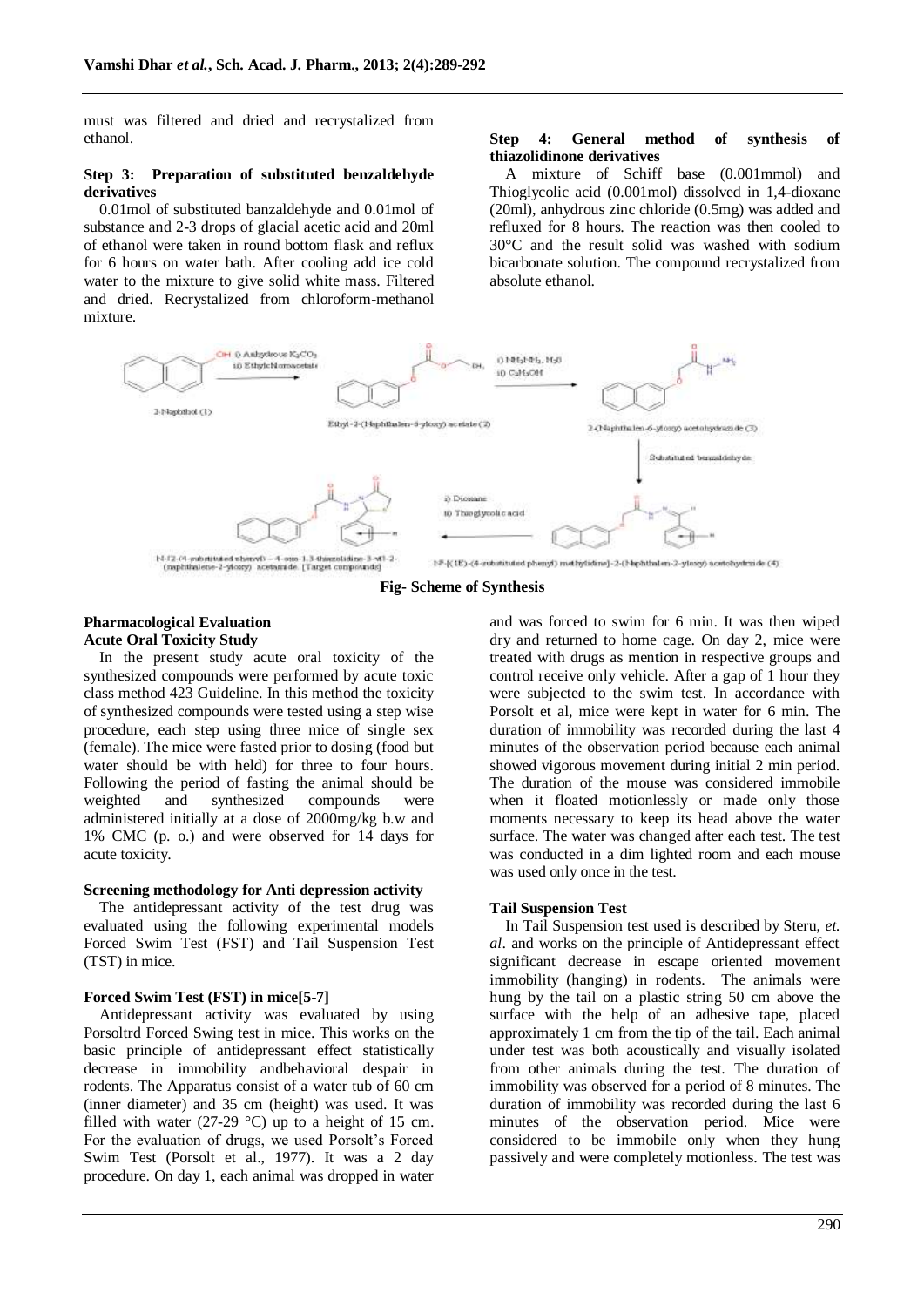conducted in a dim lighted room and each mouse was used only once in the test.

#### **Study protocol**

On the day of the experiment, the animals were divided randomly into five groups of six animals each.

**Group I:** Control (1% Tween 80; 10ml/kg, p.o)

- **Group II**: Test1 (V1; 100mg/kg in 1% Tween 80) Group III: Test2 (V2; 100mg/kg in 1% Tween
- 80)

**Group IV:** Test3 (V3; 100mg/kg in 2% Tween 80)

**Group V:** Standard ( Imipramine; 10mg/kg, p.o. in 1% Tween 80)

Behavioural evaluation was carried out 60 minutes post drug/vehicle administration.

#### **Statistical Analysis**

The data were expressed as mean  $\pm$  standard error mean (SEM). The data were analyzed by using Graph pad software version5 by one way analysis of variance  $(ANOVA)$ . The test was followed by Dennett's 't'-test, p values less than 0.05 were considered as significance.

## **RESULTS AND DISCUSSIONS Characterization of the synthesized Compounds**

**Compound V1:** N-[2-(4-hydroxyphenyl]-4-oxo-1,3 thiazolidin-3-yl-2-(naphthalene-2-yloxylacetamide, Molecular formula:  $C_{21}H_{18}N_2O_4S$ , Melting point: 180<sup>0</sup> C,  $R_f$  value: 0.55 (Ethyl acetate: n- hexane: 2:3); Freely soluble in DMF, DMSO, Yield: 62%, IR (KBr) ν (cm- $^{1}$ ):  $\therefore$  1624.11cm<sup>-1</sup>(Ar-C=C),3177.12cm<sup>-1</sup>(aliph-N-H),1026.57cm<sup>-1</sup>(N-N),  $(N-N)$ , 747.42cm<sup>-1</sup>(C-S),3610.57cm<sup>-1</sup>  ${}^{1}$ (O-H-phe),1689.24cm<sup>-1</sup>(C=O),1269.54cm<sup>-1</sup>(C-N),1728.62cm<sup>-1</sup>(C=O-thiazolidine); <sup>1</sup>H-NMR δ (ppm): 8.0(1H,-NH-),6.8-7.9(11H,Ar-H),5.92(1H,-N-CH-S- ),5.21(1H,Ar-OH),5.0(2H,-O-CH2-CO-), 3.8(2H,-S-CH<sub>2</sub>); Mass (m/e value): 394.5(30%) (M<sup>+</sup>).

**Compound V2:** N-[2(4-chlorophenyl-4-oxo-1,3 thiazolidin-3-yl]-2-(naphthalene-2-yloxy)acetamide; Molecular formula:  $C_{21}H_{17}CIN_2O_3S$ ; Melting point:  $172^0C$ , R<sub>f</sub> value0.46, Freely soluble in DMF, DMSO, Yield: 65.2%, IR (KBr) v (cm<sup>-1</sup>): 1611.20cm<sup>-1</sup> (Ar-C=C) ,3186.99cm-1 ( Aliph-N-H), 1086.99cm- 1  ${}^{1}$ (N-N)  $,695.56$ cm<sup>-1</sup> (C-S),  $1668.87$ cm<sup>-1</sup> (C=O),  $1267.68$ cm<sup>-1</sup> (C-N)  $750.35cm^{-1}$  (Ar-C-Cl)  $1716.32cm^{-1}$  (C=Othiazolidine); <sup>1</sup>H-NMR δ (ppm): 8.3 (1H,-NH-), 6.8-7.9  $(11H, Ar-H)$ , 5.80 (1H,-N-CH-S-), 5.0 (2H,-O-CH<sub>2</sub>-CO-), 3.3(2H,-S-CH<sub>2</sub>); Mass (m/e value): 412.9 (24%)(M<sup>+</sup>).

**Compound V3:** N-[2-(4-fluorophenyl)-4-oxo-1,3 thiazolidin-3-yl]-2-(naphthalene) acetamide., Molecular formula:  $C_{21}H_{17}FN_{2}O_{3}S$ , Melting point: 175<sup>0</sup> C,  $R_f$  value: 0.48 (Ethyl acetate: n- hexane: 2:3); Freely soluble in DMF, DMSO, Yield: 55.7%, IR (KBr) ν (cm-<sup>1</sup>): 1609.09cm-1(Ar-C=C), 3194.42cm-1(Aliph-N-H), 1026.76cm-1(N-N), 1256.34cm-1(C-N),705.10cm-1(C-S),1662.09cm-1(C=O),1000.62cm-1(Ar-C-F),1721.94cm-1(C=O-thiazolidine); <sup>1</sup>H-NMR  $\delta$  (ppm): 8.20(1H,-NH-),6.8-7.9(11H,Ar-H),6.0(1H,-N-CH-S- ),4.90(2H,-O-CH<sub>2</sub>-CO-),3.5(2H,-S-CH<sub>2</sub>-); Mass (m/e value):  $396.5(13%) (M^{\dagger})$ .

#### **Acute oral toxicity studies**

No sign of toxicity observed at 2000 mg/kg b.w. in the experimental animals, the  $LD_{50}$  value of the title compounds (V1-V3) expected to exceed 2000 mg/kg b. w. and represented as class 5 (2000 mg/kg  $\lt$  LD<sub>50</sub>  $\lt$  $2500$  mg/kg). Thus, 100 mg/k.g. b.w. was considered as the dose for the further studies.

## **Antidepressant Activity**

**Table-1: Effect of drugs on duration of immobility in Forced Swim Test (FST)**

| Group | Drug Treatment           | Duration of                    |
|-------|--------------------------|--------------------------------|
|       |                          | Immobility                     |
|       |                          | (sec.)                         |
|       |                          | $Mean \pm SEM$                 |
| T     | Control (1% Tween 80)    | $153.5 \pm 3.55$               |
| П     | Test1 $(V1; 100mg/kg$ in | $88.83 + 5.24***$              |
|       | 1% Tween 80)             |                                |
| Ш     | Test2 $(V2; 100mg/kg$ in | $146.0 \pm 3.99$ <sup>ns</sup> |
|       | 1% Tween 80)             |                                |
| IV    | Test3 $(V3; 100mg/kg$ in | $121.8 \pm 3.00**$             |
|       | 1% Tween 80)             |                                |
| V     | Standard (Imipramine;    | $74.67 + 3.82$ ***             |
|       | 10mg/kg, p.o in2% Tween  |                                |
|       | 80)                      |                                |

Values are in Mean  $\pm$  S.E.M (n=6); ns -Non Significant, \*p<0.05, \*\*p<0.01, \*\*\*p<0.001 when compared with Control using One way ANOVA followed by Dunnett" s multiple "t" test



**Fig. 1: Effect on duration of immobility in Forced Swim Test (FST)**